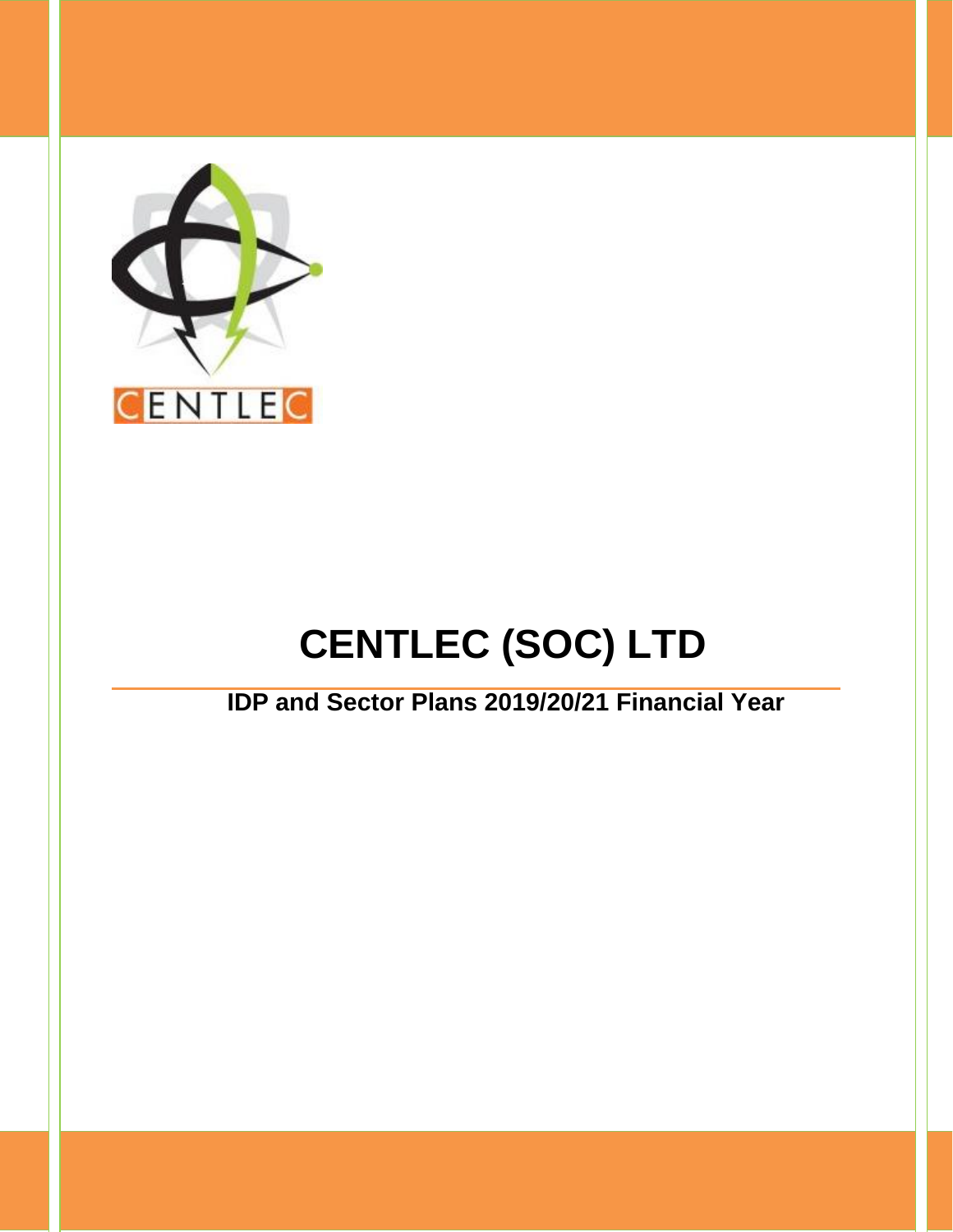**CENTLEC (SOC) Ltd** 

## **TABLE OF CONTENTS**

#### **Contents**

| 2.1.1 |  |
|-------|--|
| 2.1.2 |  |
| 2.1.3 |  |
| 22    |  |
|       |  |
|       |  |
|       |  |
|       |  |
|       |  |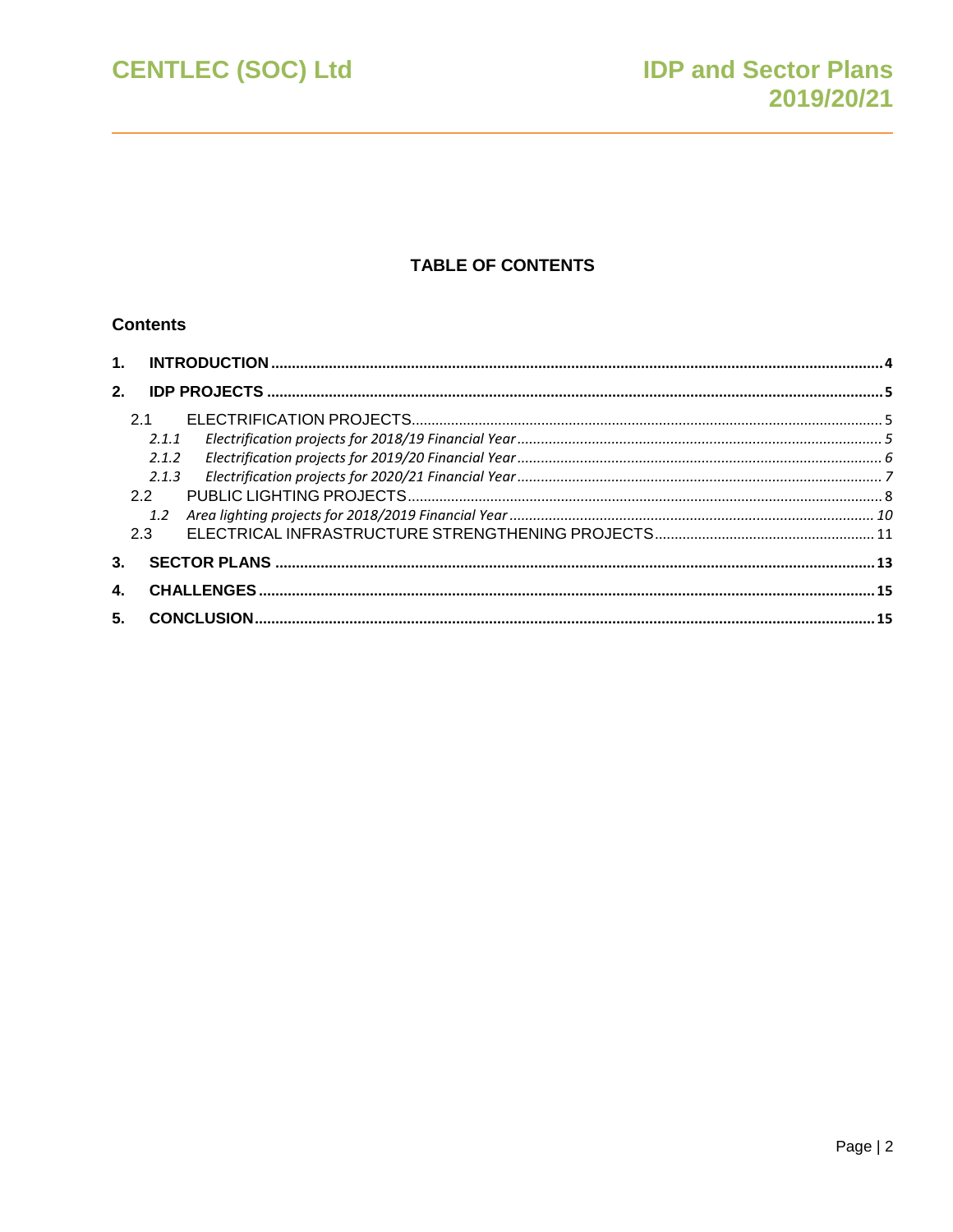

# **TABLE OF FIGURES**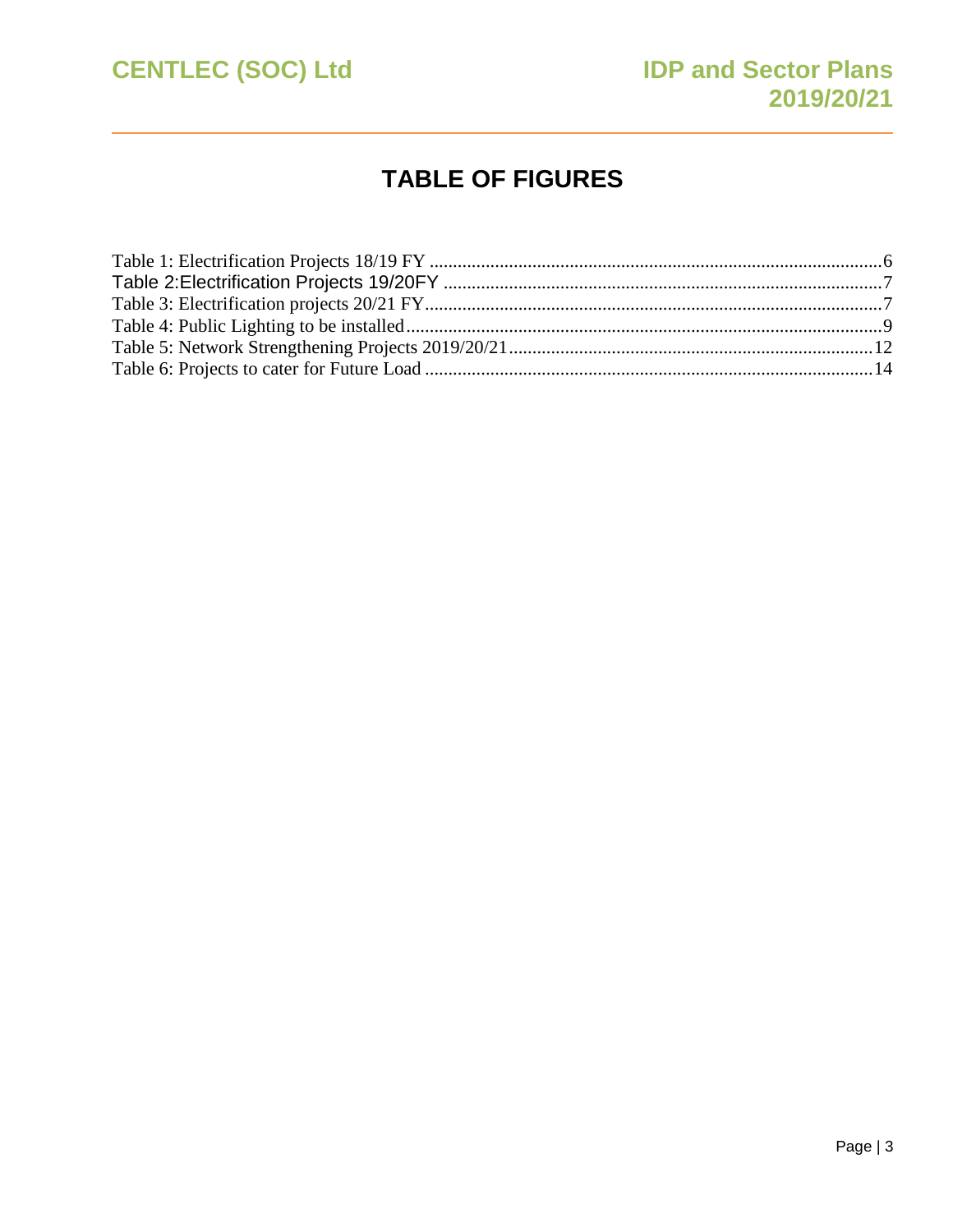#### <span id="page-3-0"></span>**1. INTRODUCTION**

CENTLEC (SOC) Ltd, an electricity utility, is solely owned by Mangaung Metropolitan Municipality (MMM). The Botshabelo, Bloemfontein, former Naledi, Soutpan and Thaba Nchu municipalities falls within the boundaries of MMM. CENTLEC's mandate is to plan, implement, monitor and evaluate all projects related to electricity to MMM as well as the neighbouring local municipalities. The neighbouring municipalities that CENTLEC serves in terms of the Service Level Agreements established between the parties include: Mantsopa, Kopanong, and Mohokare Local Municipalities.

CENTLEC has entered into a service delivery agreement with Mangaung Metro to ensure compliance, performance, accountability and effective reporting throughout the different processes and programs which the municipality is embarking on.

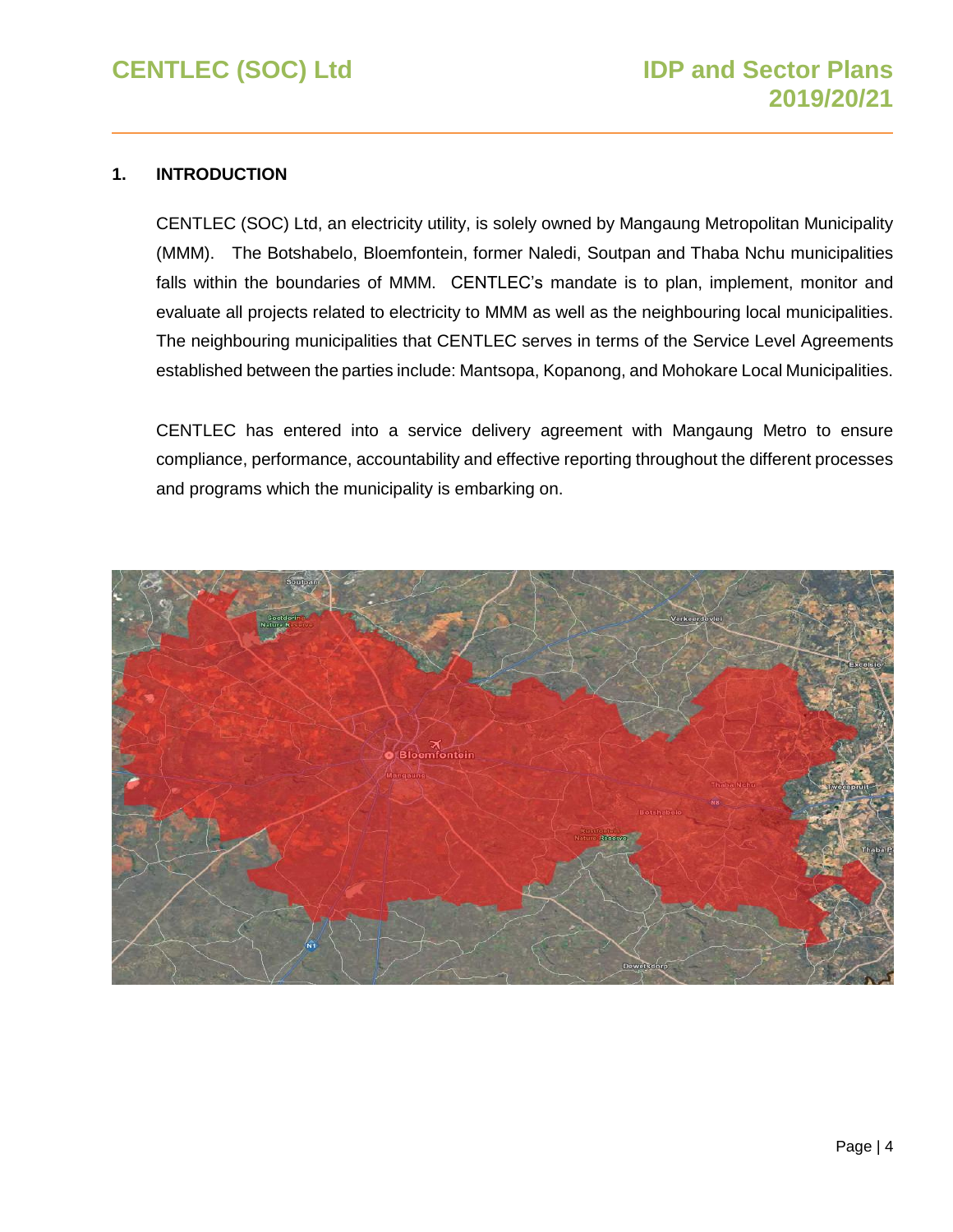#### <span id="page-4-0"></span>**2. IDP PROJECTS**

This section provides information on all identified projects which are mainly informed by community needs in different wards within the municipality. CENTLEC's objective is to achieve all target as set out in the Service Delivery and Budget Implementation Plan (SDBIP) that is approved by the council for 2019/2020 financial year. Also included in the report is the progress of projects identified for 2020/2021 financial year. Lastly it provides proposed projects for 2019/2020 financial year.

#### <span id="page-4-1"></span>**2.1 ELECTRIFICATION PROJECTS**

The table below outlines the electrification projects carried out by CENTLEC in this current financial year, 2018/2019. The projects are aimed at improving the lifestyle of the Mangaung Metro community by providing households with electricity; and also contributing towards social-economic upliftment by offering employment opportunities to the community of Mangaung Metro.

#### **2.1.1 Electrification projects for 2018/19 Financial Year**

<span id="page-4-2"></span>A target of 997 was set for electrification project, and below is the progress to date: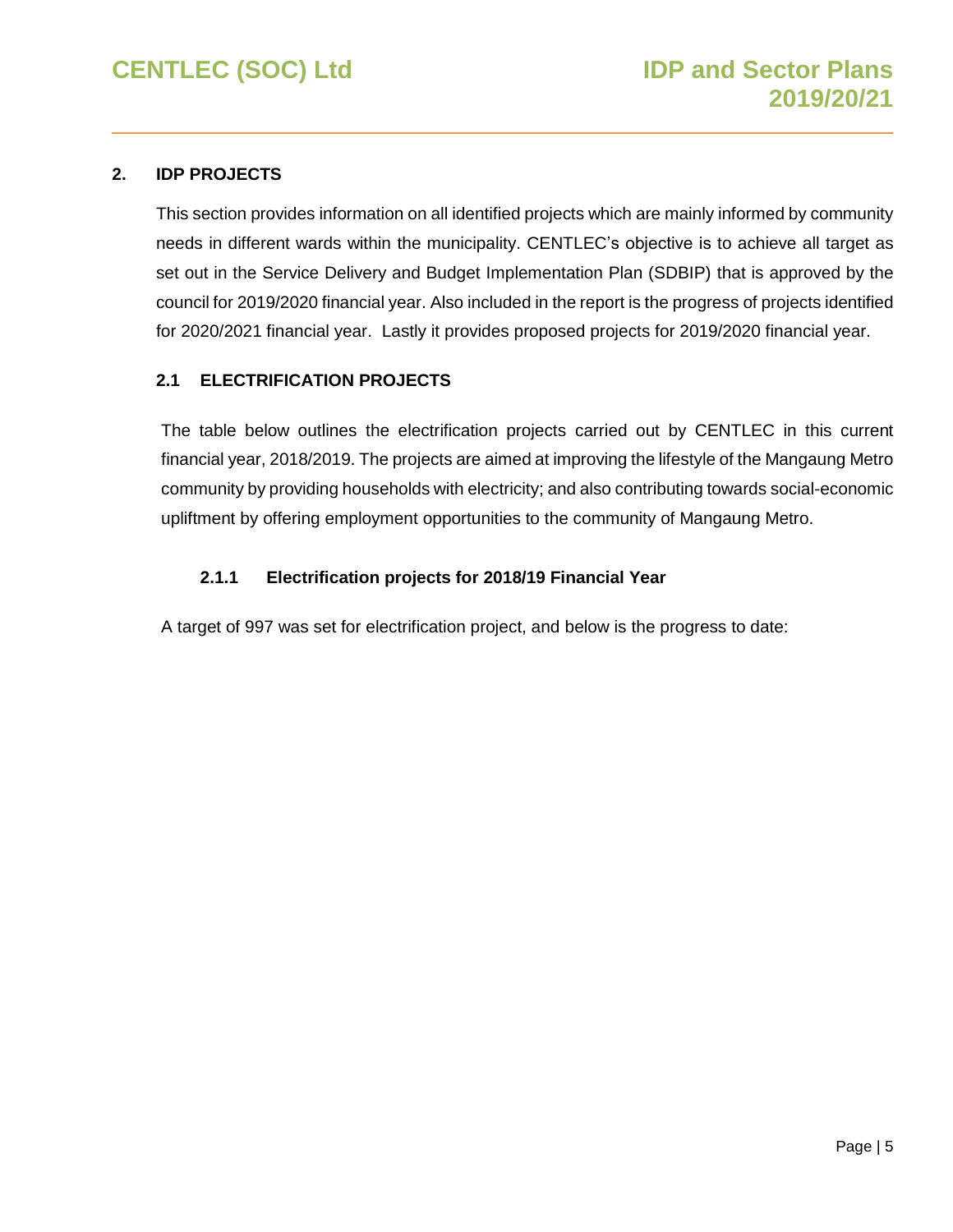# **CENTLEC (SOC) Ltd IDP and Sector Plans**

<span id="page-5-1"></span>

| Table 1: Electrification Projects 18/1 Number of<br><b>Project Name</b> | connection<br>ls in 18/19FY | <b>Ward</b> | <b>Estimated</b><br><b>Project Cost</b> | <b>Project Progress</b>                                                                   |
|-------------------------------------------------------------------------|-----------------------------|-------------|-----------------------------------------|-------------------------------------------------------------------------------------------|
| Electrification of<br>Khayelitsha                                       | 500                         | 17          | R 7 746 500                             | 420 House connections have been<br>completed                                              |
| Electrification of<br>Matlharantlheng                                   | 497                         | 46          | R 7 703 500                             | 91 House connections have been<br>completed                                               |
| Electrification project in<br>Freedom Square Extension                  | 24                          | 6           | R 396 000                               | The project is 100% completed, with<br>24 house connections been<br>energized.            |
| Electrification project in<br>Phase 9                                   | 33                          | 45          | R 544 500                               | Digging and planting of poles activity<br>is 100% complete.                               |
| Electrification project in<br>Thembalethu                               | 54                          | 11          | R 891 000                               | Designs have been completed.                                                              |
| Electrification project in<br>Turflaagte                                | 24                          | 11          | R 396 000                               | The project is 100% completed, with<br>24 house connections been<br>energized.            |
| Electrification project in<br>Thabo Mbeki Square                        | 23                          | 6           | R 379 500                               | The designs are completed.                                                                |
| Electrification project in<br>Hillside View                             | 600                         | 10          | R 9 900 000                             | The project is under construction.<br>343 house connections are ready to<br>be connected. |

### <span id="page-5-0"></span>**2.1.2 Electrification projects for 2019/20 Financial Year**

A target of 1600 is set for electrification project in the next financial year which is prone to change as per the community needs, and below is the identified projects:

| <b>Project Name</b>                                           | <b>Stands to be</b><br>connected in<br><b>19/20FY</b> | <b>Ward</b> | <b>Estimated</b><br><b>Project Cost</b> |
|---------------------------------------------------------------|-------------------------------------------------------|-------------|-----------------------------------------|
| Electrification Project in Grassland Phase<br>6 (Khayelitsha) | 150                                                   |             | R 2 475 000                             |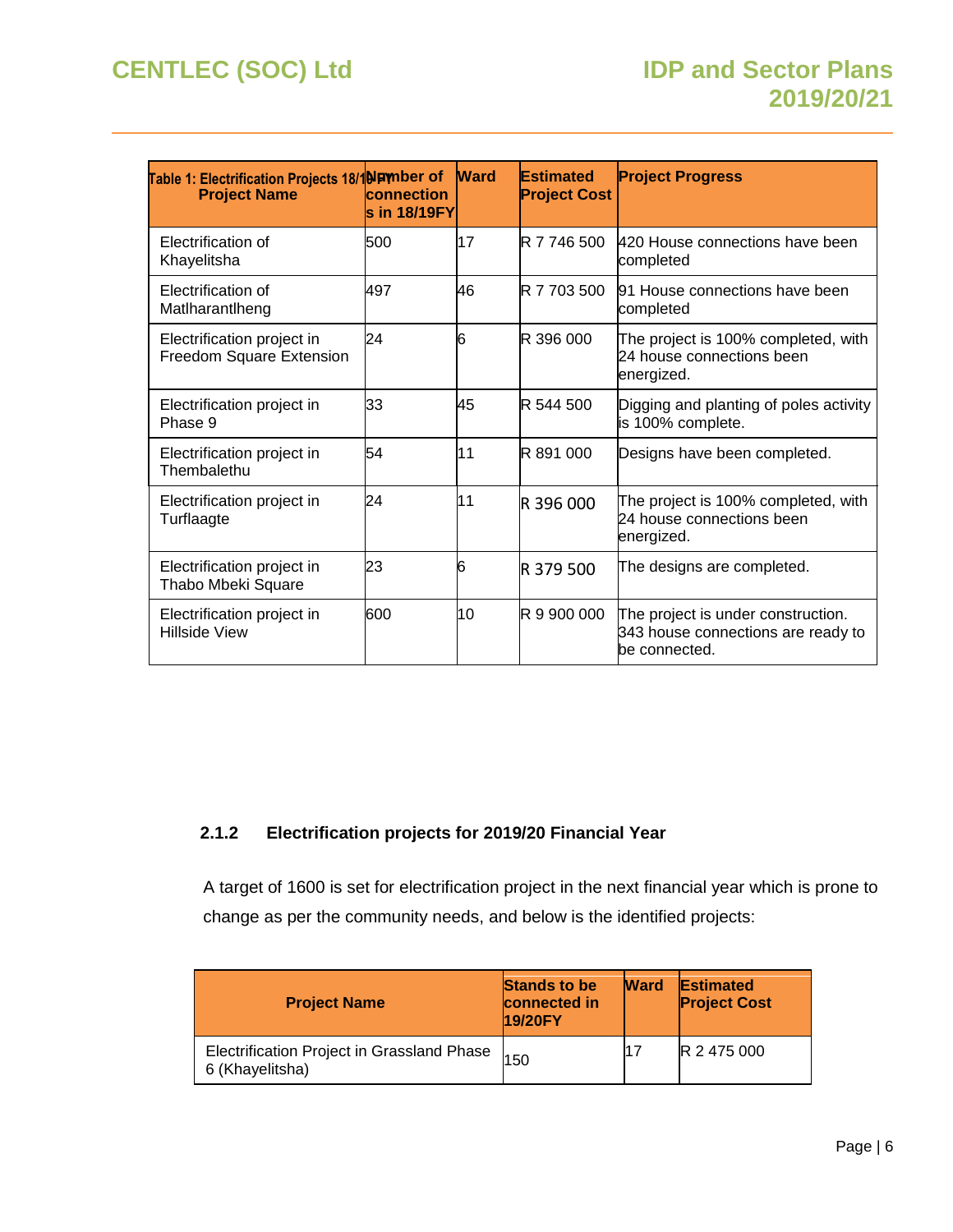# **CENTLEC (SOC) Ltd IDP and Sector Plans**

| Electrification Project in Hillside View<br>Phase 1   | 450 | 10 | <b>R</b> 7 425 000 |
|-------------------------------------------------------|-----|----|--------------------|
| Electrification Project in Matlharantlheng<br>Phase 3 | 500 | 46 | R 8 250 000        |
| Electrification Project in Rodenbeck                  | 500 | 46 | R 8 250 000        |

<span id="page-6-1"></span>**Table 2:Electrification Projects 19/20FY**

#### <span id="page-6-0"></span>**2.1.3 Electrification projects for 2020/21 Financial Year**

A target of 1600 is set for electrification project in the next financial year which is prone to change as per the community needs, and below is the identified projects:

| <b>Project Name</b>                                   | <b>Stands to be</b><br><b>connected</b> in<br>19/20FY | <b>Ward</b> | <b>Estimated</b><br><b>Project Cost</b> |
|-------------------------------------------------------|-------------------------------------------------------|-------------|-----------------------------------------|
| Electrification Project in Botshabelo<br>Section R    | 400                                                   | 37          | R 7 000 000                             |
| Electrification Project in Hillside View<br>Phase 2   | 150                                                   | 10          | R 2 625 000                             |
| Electrification Project in Matlharantlheng<br>Phase 4 | 500                                                   | 46          | R 8 750 000                             |

<span id="page-6-2"></span>**Table 3: Electrification projects 20/21 FY**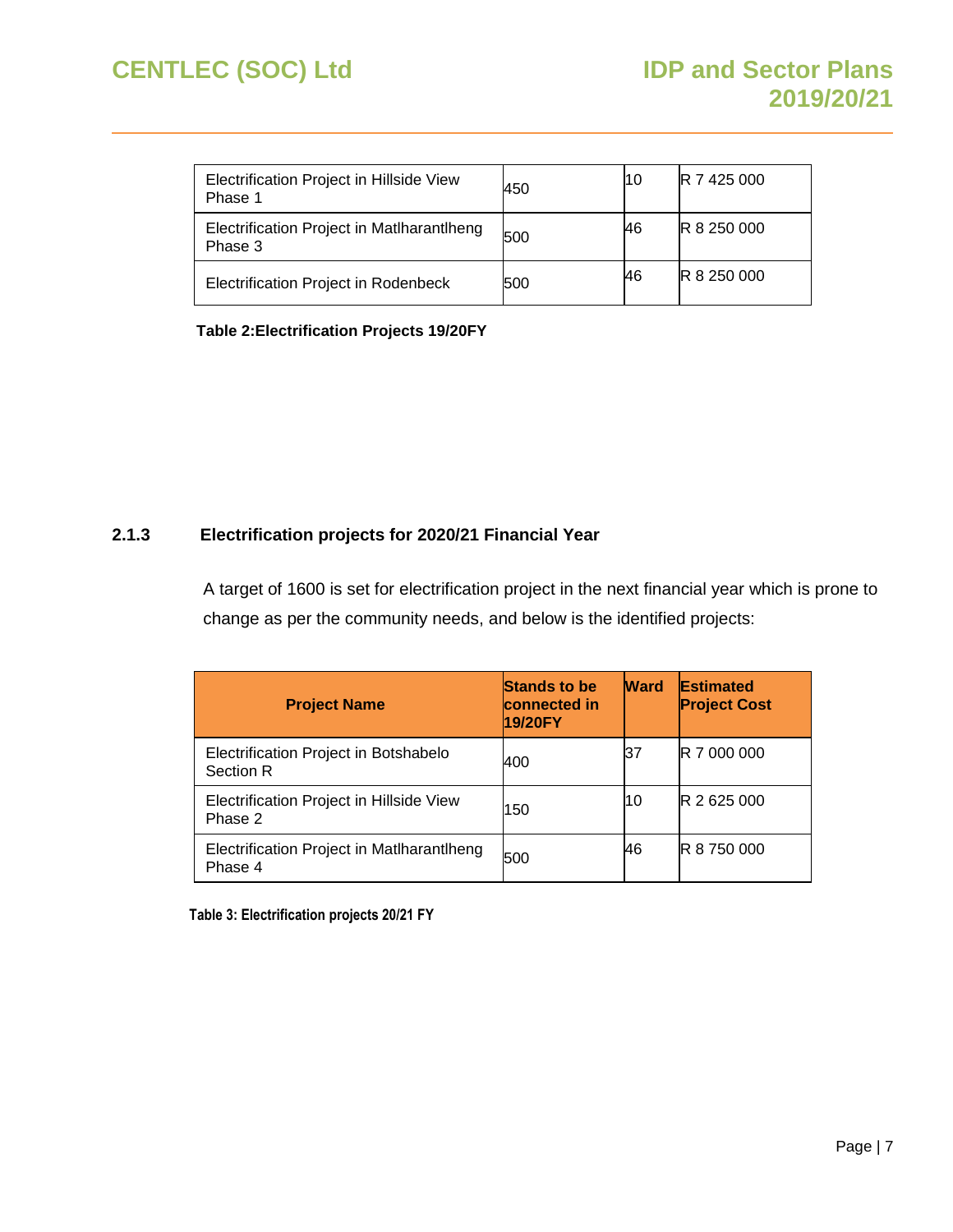### <span id="page-7-0"></span>**2.2 PUBLIC LIGHTING PROJECTS**

Mangaung Metro has undertaken implementation of projects of installing area and street lighting in order to assist in promoting a safe and secure environment within its boundaries. Installation of area and street lighting is limited to the request from the councilors through IDP and the allocated budget

#### 1.1 Areas without Public Lighting

| <b>Area</b>               | <b>Location</b>                  | <b>Number of Masts to be</b><br><b>installed</b> |
|---------------------------|----------------------------------|--------------------------------------------------|
| Bloemfontein              | Grassland (Khayelitsha)          | 15                                               |
| Bloemfontein              | Matlharantlheng (Naledi) Phase 1 | 18                                               |
| Bloemfontein              | Thembalethu Square               | 4                                                |
| Bloemfontein              | Freedom Square Extension.        | 6                                                |
| Bloemfontein              | Silver city                      | 5                                                |
| Bloemfontein              | Namibia                          | $\overline{2}$                                   |
| Bloemfontein              | Heidedal                         | $\overline{2}$                                   |
| Bloemfontein              | Caleb Motshabi                   | 15                                               |
| Bloemfontein              | Phase 2                          | $\overline{2}$                                   |
| Bloemfontein              | Rockland                         | $\overline{2}$                                   |
| Botshabelo                | Section A                        | 3                                                |
| Section K<br>Botshabelo   |                                  | $\overline{\mathbf{4}}$                          |
| Section H-3<br>Botshabelo |                                  | 5                                                |
| Botshabelo                | Section G                        | 3                                                |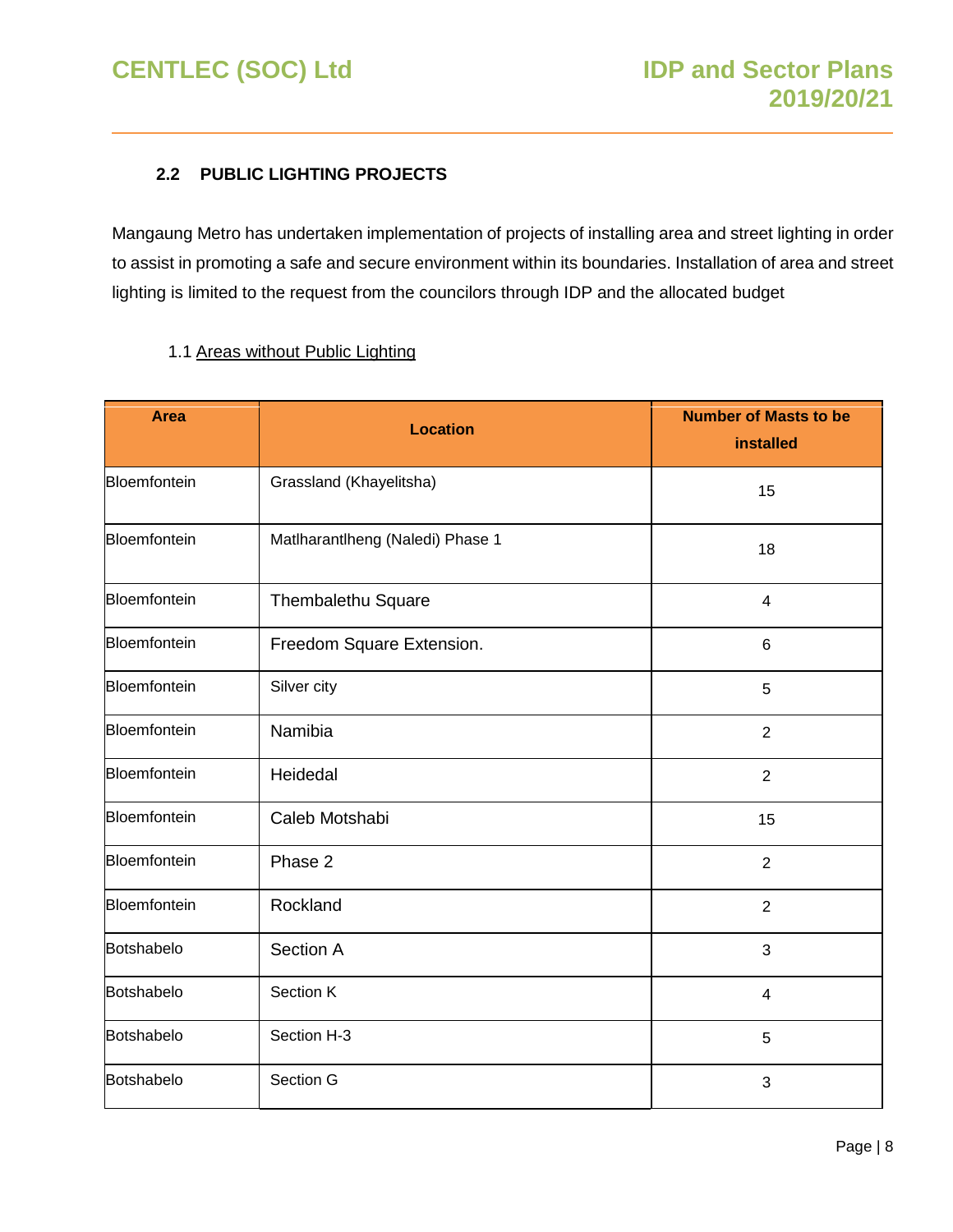| <b>Area</b> | <b>Location</b>  | <b>Number of Masts to be</b><br>installed |
|-------------|------------------|-------------------------------------------|
| Botshabelo  | <b>Section R</b> | 20                                        |
| Thaba Nchu  | Selosesha 7      | $\overline{2}$                            |
| Thaba Nchu  | Unit 1           | $\overline{2}$                            |
| Thaba Nchu  | Sediba           | $\,6$                                     |
| Thaba Nchu  | Zone 1 extension | $\overline{2}$                            |
| Thaba Nchu  | Gladstone        | $\,6$                                     |
| Dewetsdorp  | Morajaneng       | $\overline{7}$                            |
| Wepener     | Ramabiletsa      | 9                                         |
| Thaba Nchu  | Morago           | $\overline{4}$                            |
| Thaba Nchu  | Moroto           | $\overline{4}$                            |
| Thaba Nchu  | Sediba           | $\overline{\mathbf{4}}$                   |
| Thaba Nchu  | Paradys          | $\overline{\mathbf{4}}$                   |
| Thaba Nchu  | Ratabane         | $\overline{\mathbf{4}}$                   |
| Thaba Nchu  | Rietfontein      | $\overline{\mathbf{4}}$                   |
| Thaba Nchu  | Balaclava        | $\overline{4}$                            |

<span id="page-8-0"></span>**Table 4: Public Lighting to be installed**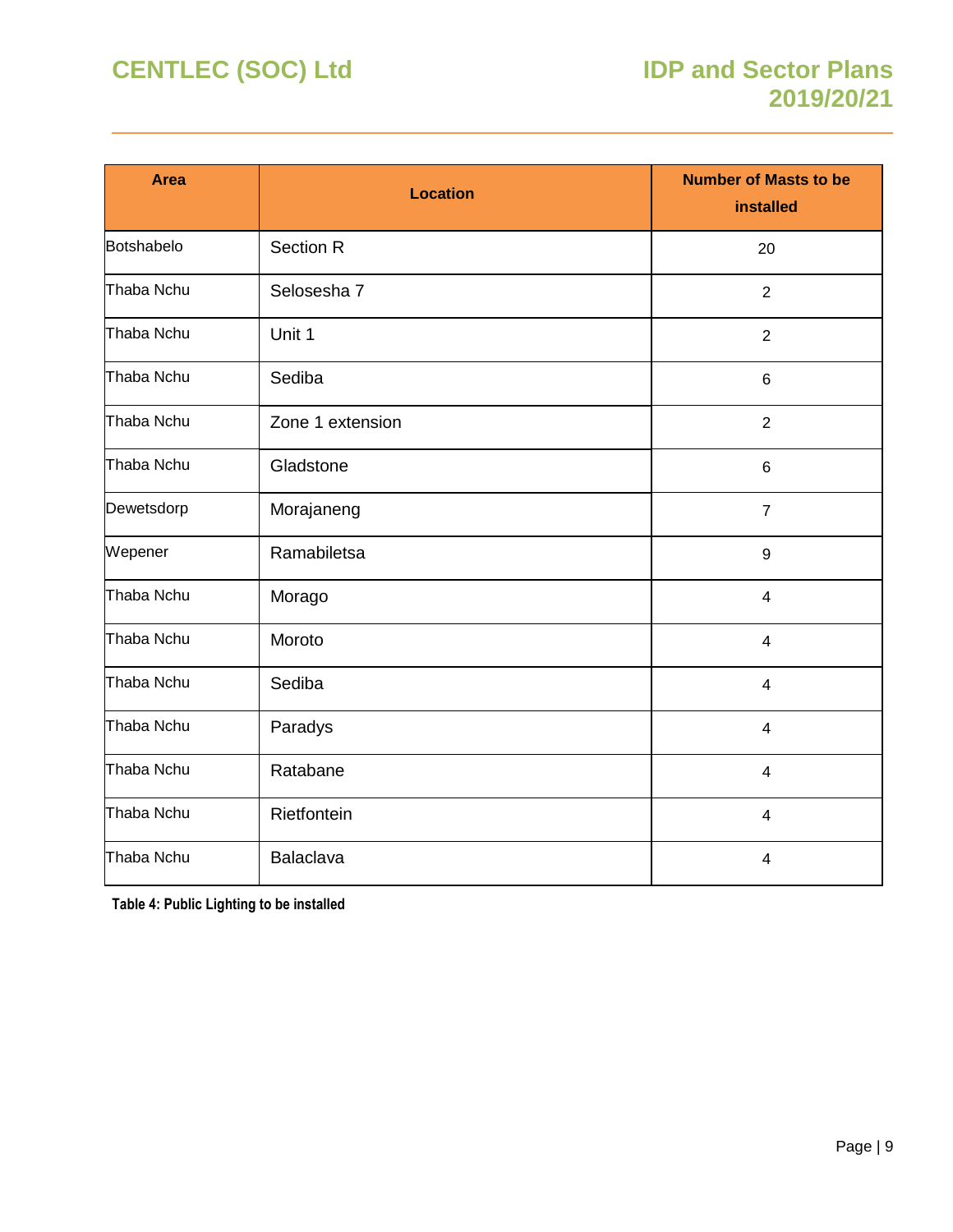# **CENTLEC (SOC) Ltd IDP and Sector Plans**

# **2019/20/21**



<span id="page-9-0"></span>**1.2 Area lighting projects for 2018/2019 Financial Year**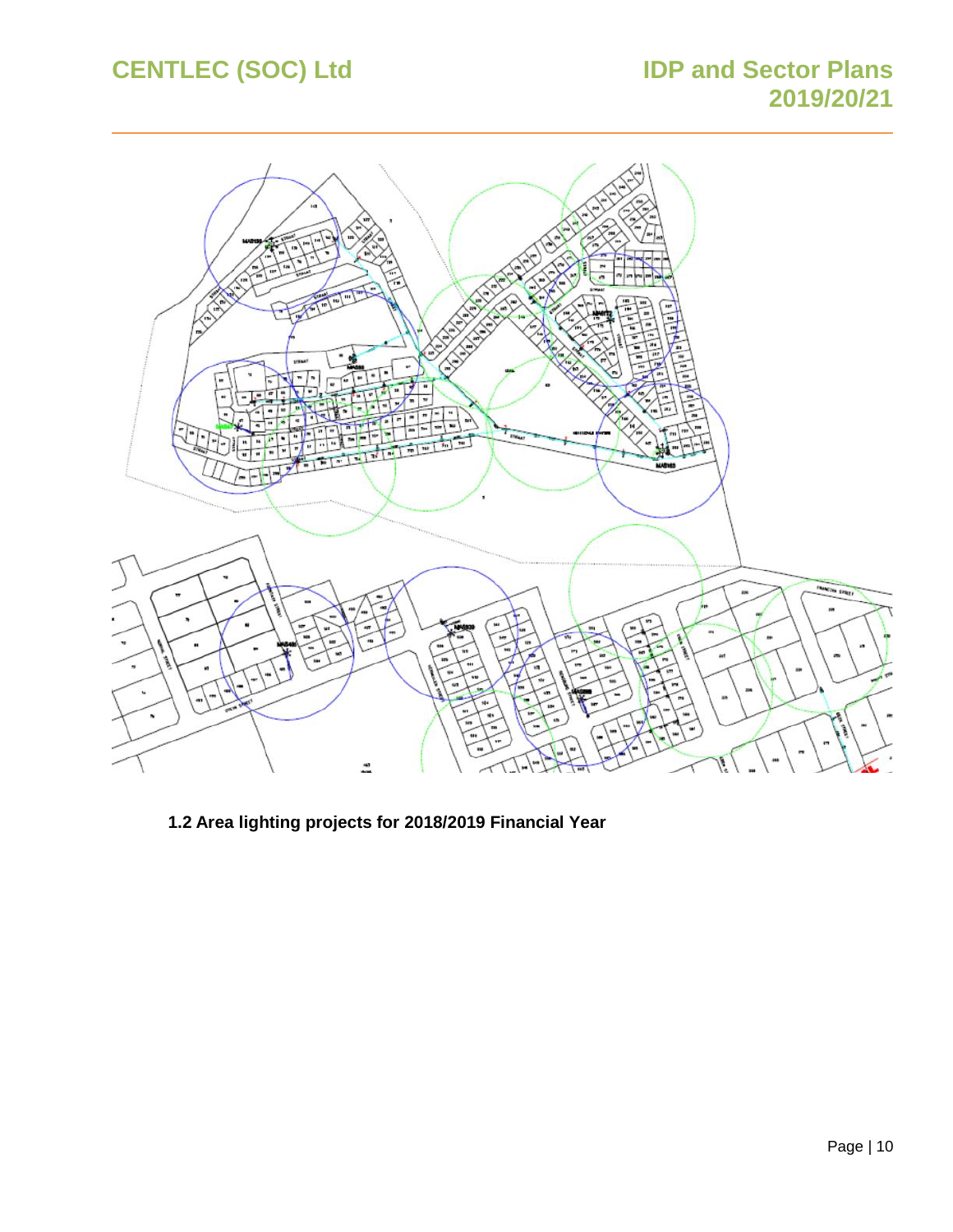#### <span id="page-10-0"></span>**2.3 ELECTRICAL INFRASTRUCTURE STRENGTHENING PROJECTS**

One of CENTLEC's mission is to provide optimal service delivery as mandated by the Mangaung Metropolitan Council therefore at all times CENTLEC has to monitor load growth and ensure that the entire electrical infrastructure would be able to supply or be upgraded in time to accommodate the anticipated loads. Table below is a list of identified projects for the purpose of electrical network strengthening:

| Name of the<br>project                                | <b>Description</b>                                                                                                                                                                                                                 | <b>Ward</b>     | <b>Estimated Cost</b> | 2019/2020<br><b>Budget</b> | <b>Status</b>                                                                                                                                                                                                               |
|-------------------------------------------------------|------------------------------------------------------------------------------------------------------------------------------------------------------------------------------------------------------------------------------------|-----------------|-----------------------|----------------------------|-----------------------------------------------------------------------------------------------------------------------------------------------------------------------------------------------------------------------------|
| <b>Fichardt Park</b><br><b>Distribution</b><br>Centre | Installation of primary<br>feeders and switchgear<br>to all existing and<br>identified future primary<br>substations                                                                                                               | 23,24,25,<br>26 | R34,819,786.82        |                            | R2,800 000.00 Installation of 11kV<br>cables to primary<br>substation switchgears.                                                                                                                                          |
| Cecilia<br><b>Distribution</b><br>Centre              | Installation of primary<br>feeders and switchgear<br>to all existing and<br>identified future primary<br>substations                                                                                                               | 22,26,48        | R56,660,877.01        |                            | R10,000 000.00 Installation of 11kV<br>cables to primary<br>substation switchgears.<br>Relocate or replace<br>existing protection<br>devises                                                                                |
| Elite<br><b>Distribution</b><br>Centre                | Installation of primary<br>feeders and switchgear                                                                                                                                                                                  | 17              | R86,483,728.72        |                            | R11,000 000.00 Installation of 11kV<br>primary line feeders to<br>primary nodes and<br>relocate or replace<br>existing overhead line<br>protection devices.                                                                 |
| Fichardt<br><b>Distribution</b><br>Centre             | Installation of primary<br>feeders and switchgear<br>to all existing and<br>identified future primary<br>substations                                                                                                               | 23,24,25,<br>26 | R34,819,786.82        |                            | R2,800 000.00 Installation of 11kV<br>cables to primary<br>substation switchgears.                                                                                                                                          |
| Coal Yard DC                                          | Establishment of a<br>132/11kV DC to<br>enhance the fully loaded<br>11kV distribution<br>networks in the old<br>power station to supply<br>the eastern CBD, Batho,<br>Eastend industrial area<br>and Oranjesig<br>commercial area. |                 | R58,000,000           |                            | R15,000,000Replacement<br>of<br>thel<br>existing decrepit (last two<br>of five) 33/11kV coupling<br>transformers<br>and<br>out<br>dated 11kV<br>switchgear<br>30MVA<br>with<br>two<br>transformers and 33kV<br>switchgears. |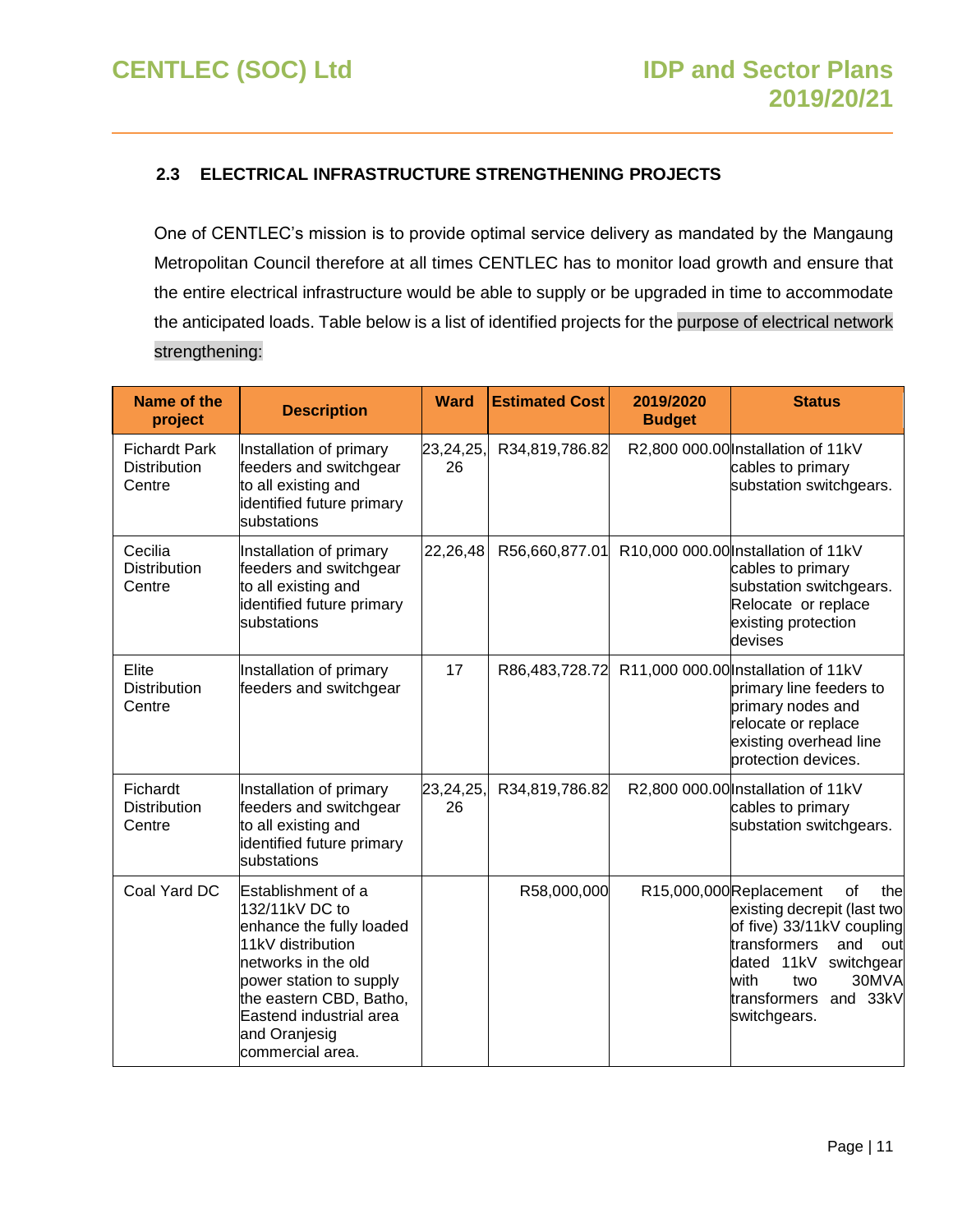## **CENTLEC (SOC) Ltd IDP and Sector Plans 2019/20/21**

| 132kV Line 3<br>& 4 - Northern<br>Ring from<br>Harvard                                | Construction of 132kV<br>Overhead line from<br>Harvard to Bayswater<br><b>Distribution Centres</b>                                                                                                                                                          | 26,48,44,<br>17      | R151 000 000 |                           | R22,000 000 Overhead line for Phase<br>up to the proposed<br>Outspan(Limosine)DC                                                                                                                                                |
|---------------------------------------------------------------------------------------|-------------------------------------------------------------------------------------------------------------------------------------------------------------------------------------------------------------------------------------------------------------|----------------------|--------------|---------------------------|---------------------------------------------------------------------------------------------------------------------------------------------------------------------------------------------------------------------------------|
| Maphikela<br>132kV central<br>line, switching<br>station and<br>future<br>132/11kV DC | Phase 1: Establishment<br>of a 132kV switching<br>station and the<br>extending of the 132kV<br>180 MVA power line<br>from Fichardt Park DC,<br>to Maphikela site to<br>strengthen our 132kV<br>bulk supply<br>infrastructure to the east<br>of Bloemfontein | 1, 2, 3, 4,<br>5, 19 | R 32 000 000 |                           | R200 000RFP was submitted for<br>Application<br>approval<br>motivation<br>and<br>for<br>funding from DOE was<br>compiled and submitted<br>for approval.                                                                         |
| On five year<br>budget                                                                | Phase 2: The<br>establishment of a<br>complete 132/11 kV -<br>20MVA firm capacity<br>distribution centre and<br>associated primary<br>feeders and switchgear                                                                                                |                      | R81,000,000  | R16,900,0000Placed        | five<br>on<br>year<br>budget plan<br>To deload<br>very<br>long<br>primary feeders<br>form<br>Hamilton and Mangaung<br>DC<br>to<br>create<br>more<br>operational capacity and<br>restore<br>voltage<br>to<br>regulation issues - |
| Turflaagte DC                                                                         | Establishment of new<br>Turflaagte DC with<br>20MVA 132/11kV firm<br>capacity to deload the<br>Chris Hani Switching<br>station networks from<br>Andries feeder and to<br>accommodate the new<br>electrification projects in<br>Bloemside 7                  | 1, 2, 3, 4,<br>5, 19 | R 90 700 000 |                           | R6,243,400 RFP was submitted for<br>approval.<br>Application<br>motivation<br>for<br>and<br>funding from DOE was<br>compiled and submitted<br>for approval.                                                                     |
| Botshabelo<br>Distribution<br>Centre F                                                | Installation of primary<br>feeders and switchgear                                                                                                                                                                                                           | 27,28,41             |              | R10, 000 000 Installation | 11kV<br>of<br>primary line feeders to<br>primary<br>nodes<br>and<br>relocate<br>replace<br>or<br>existing overhead<br>line<br>protection devices.                                                                               |
| <b>Botshabelo</b><br>Distribution<br>Centre - Block<br>E                              | Establishment of new<br>Sub E DC with 20MVA<br>33/11kV firm capacity to<br>deload the long 11kV<br>networks supplied from<br><b>Block B and Block T</b><br>networks.                                                                                        | 27,28,41             |              |                           | R10, 000 000 RFP was submitted for<br>approval<br>Application<br>motivation<br>and<br>for<br>funding from DOE was<br>compiled and submitted<br>for approval.                                                                    |

<span id="page-11-0"></span>**Table 5: Network Strengthening Projects 2019/20/21**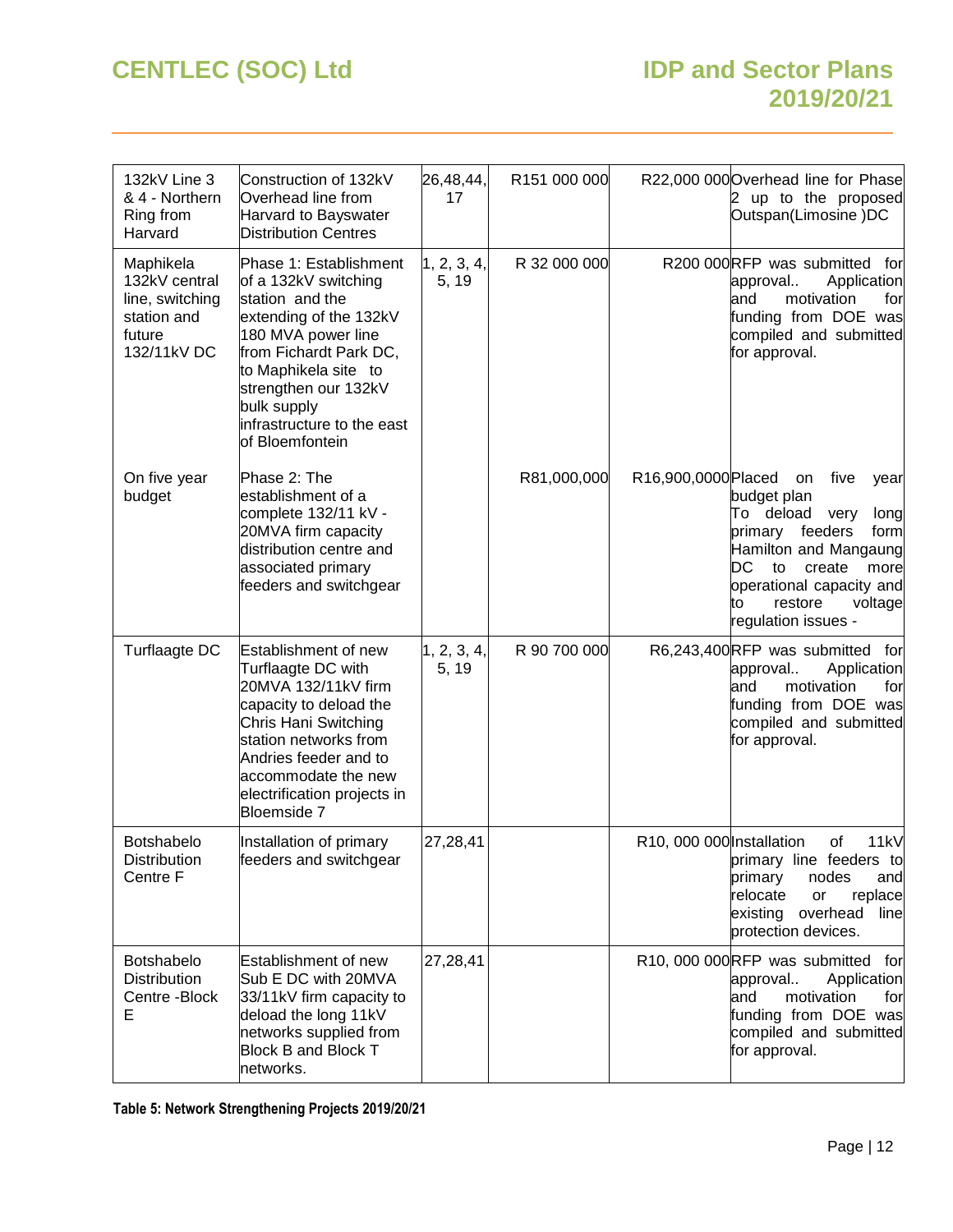#### <span id="page-12-0"></span>**3. SECTOR PLANS**

Energy plays a pivotal role in the lives of the communities of Mangaung Metro and it is therefore imperative for CENTLEC to ensure that plans are kept alive to the enhancement of socio-economic activities. Master plan (MP) is developed and maintained to ensure that effective planning and sound financial management of public finance are achieved. This tool also ensure that strategies of the municipality are kept alive and realized in the main. Network development plans (NDP) are updated every year in line with the latest approved energy sector plans (Developed by CENTLEC), reprioritized and approved IDP program for Mangaung Metro.

Table below projects all identified projects to cater for the existing and future load. Those that are bolded, are the identified **multiyear** projects to enable the growth of the city on envisaged developments within MMM:

| <b>Name of the project</b>                                                                                                                 | <b>Total Project Cost</b><br>(Estimate) | <b>Status</b>                                                                                                                                                                                                                                                                        |
|--------------------------------------------------------------------------------------------------------------------------------------------|-----------------------------------------|--------------------------------------------------------------------------------------------------------------------------------------------------------------------------------------------------------------------------------------------------------------------------------------|
| Installation of primary feeder lines in<br>Meriteng - to complete project                                                                  |                                         | R 11, 997 199.38 Installation of overhead conductors in<br>progress                                                                                                                                                                                                                  |
| Installation of primary cables from<br>Clover DC in Estoire - to complete two<br>projects (Lessing 37 and Mark subs)                       |                                         | R 7, 045 914.98 Installation of cables in progress                                                                                                                                                                                                                                   |
| Installation of primary cables in<br>Groenvlei - to complete project                                                                       | R 6, 221 460.89                         | Installation of cables in progress                                                                                                                                                                                                                                                   |
| Installation of primary cables from<br>Fichardt park DC to Hodges & Sand du<br>Plessis as well as SAP & Stals sub.                         |                                         | R8, 225 059.23 Project is in design stage                                                                                                                                                                                                                                            |
| Installation of primary cables and<br>switchgear in Spitskop Area from<br>Cecilia DC - Waterberg and F Ferreira<br>subs/Bain's Game Lodge. |                                         | R13, 160 271.67 Phase 1: Two cables has been installed<br>- The towers Centre & Ohlds Avenue<br>Phase 2: Three cables to the new<br>Gemsbok sub (Itau milling) has been<br>installed and energized.<br>Phase 3 projects: Waterberg feeder &<br>Fan Ferreira Sub - Is in design stage |
| Northern Line (Outer): Establishment of<br>a new, 180 MVA firm capacity overhead<br>line to strengthen bulk supply in MMM                  |                                         | R128 882 893 Phase 1 to 3 is completed. Cecilia DC<br>energised- Network development plan for<br>EIA has been completed and submitted<br>for the whole route from Cecilia DC to<br>Noordstad DC. Phase 4 - Line From<br>Cecilia DC to Outspan DC in design<br>stage.                 |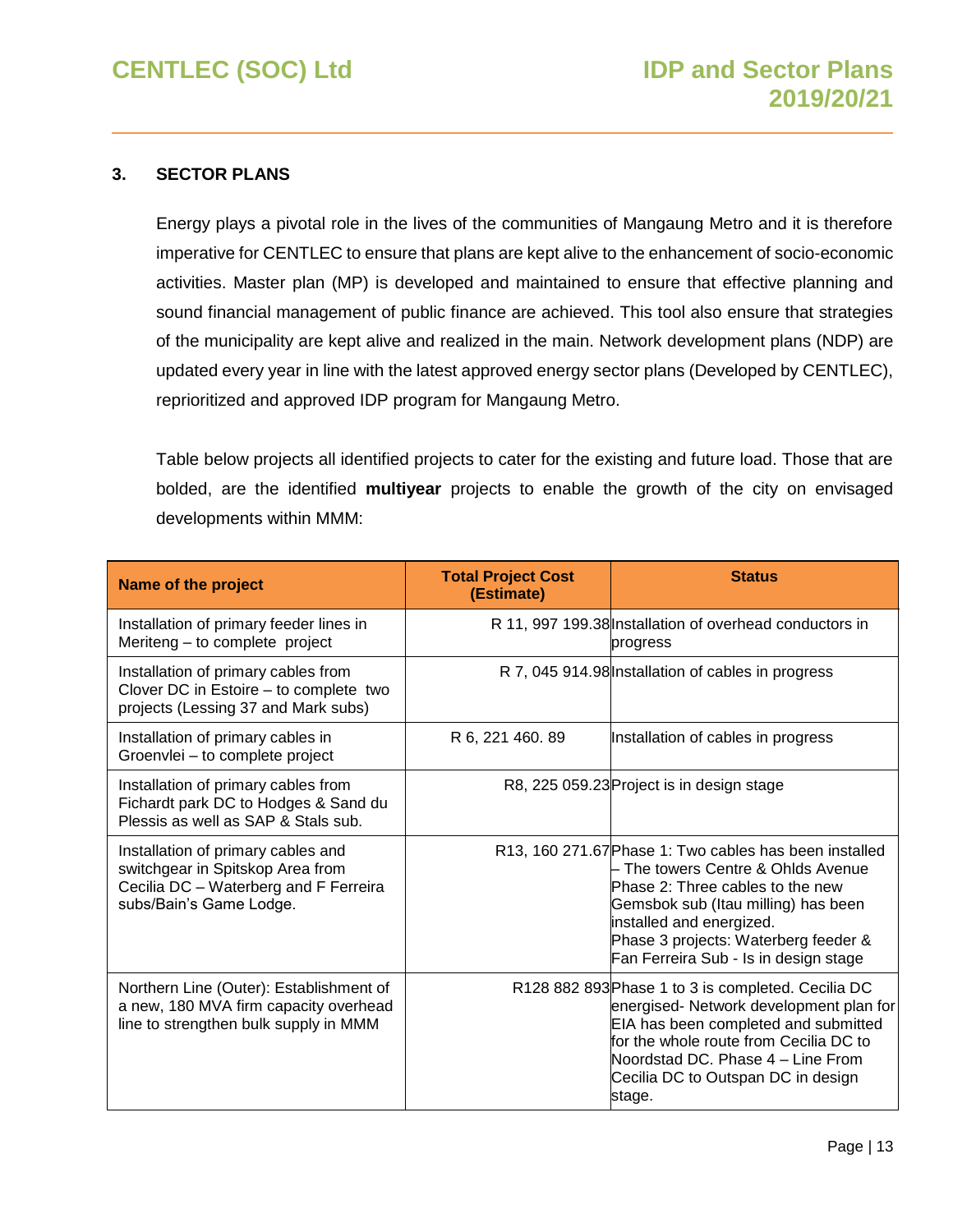| Elite Distribution Centre: Establishment | R86,483,728.72 DC have been energised - Two line |
|------------------------------------------|--------------------------------------------------|
| of 45MVA firm capacity by installing the | feeders in Design stage                          |
| second transformer and its associated    |                                                  |
| equipment of 132/11 kV                   |                                                  |

<span id="page-13-0"></span>**Table 6: Projects to cater for Future Load**